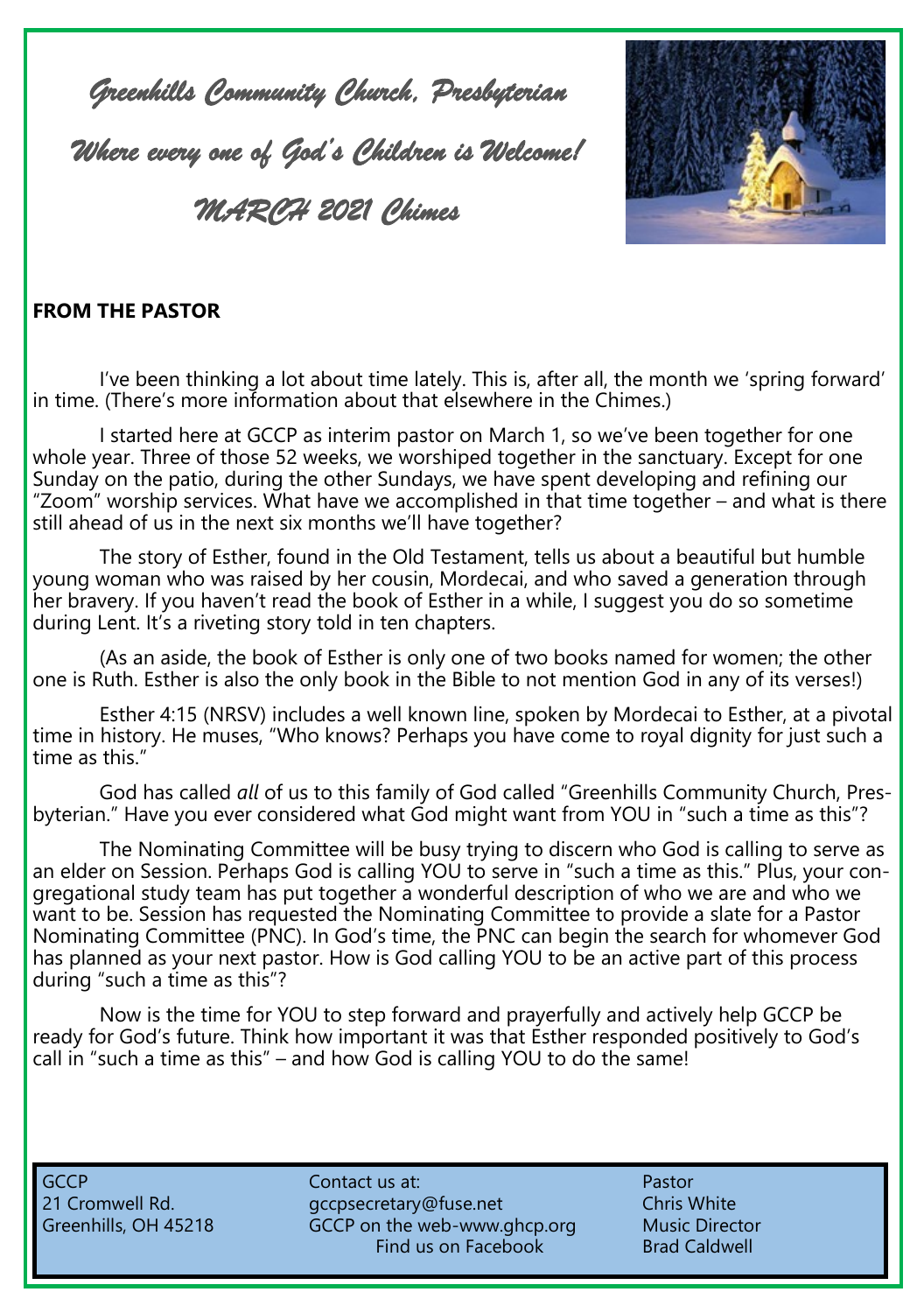#### **Reformed Spirituality during Lent**



In his book Reformed Spirituality, Howard L. Rice wrote "Spirituality is the pattern by which we shape our lives in response to our experience of God as a very real presence in and around us….This awareness

of God is not automatic, nor can it be brought about by any particular technique. We can, however, open ourselves to the already present God by deliberately cultivating certain disciplines of mind and will."

As Christian believers within the reformed tradition, we have often been referred to as the "frozen chosen." For the most part, we like structure within our worship services that are conducted "decently and in order." We tend to lean heavily on our intellectual capabilities and not so much on our emotional feelings. Fortunately, that paradigm has slowly been evolving to include more experiential worship and devotional opportunities.

Our "Good News Thursdays" during Lent will rely heavily on services utilizing "Taize" and "Iona" type liturgy and music. We will gather at 7 pm on Zoom, as usual, and are suggesting that the first half hour is spent enjoying fellowship with one another over a simple meal in our homes. At 7:30 pm, we will turn our focus to worshiping God in a more meditative style than perhaps we are used to doing. The hour will give us the opportunity to enjoy our relationships with one another and our relationship with God.

Howard L. Rice also wrote, "The goal of the Christian life is union with Christ, but such union is only dimly and occasionally realized in this life by most of us. Nevertheless, the pilgrimage toward the goal is one of joyful discovery that Christ is with us whether or not we realize that presence. We are given new opportunities for relationship with others along the way. We find new possibilities within us that we had not thought possible. The adventure of "Christ life" is one that demands all we can give it. But the testimony of the ages is that the goal of the adventure is well worth the struggle. The hungry heart of the pilgrim is fed along the way."

May our praise of God here at GCCP incorporate a wide variety of worshipful experiences which help draw us closer and closer to God – whether they are on Sunday mornings or Thursday evenings! Especially during this Lenten season, may our private devotions and corporate worship opportunities provide us with a "joyful discovery" of the presence of our loving and grace-filled Triune God. Perhaps you will expand your "spiritual horizons" to include a wider range of Christian practices such as a more indepth study of the Scriptures, times of meditation, fasting, prayer, etc.

If you would like more examples of spiritual practices, please contact Pastor Chris.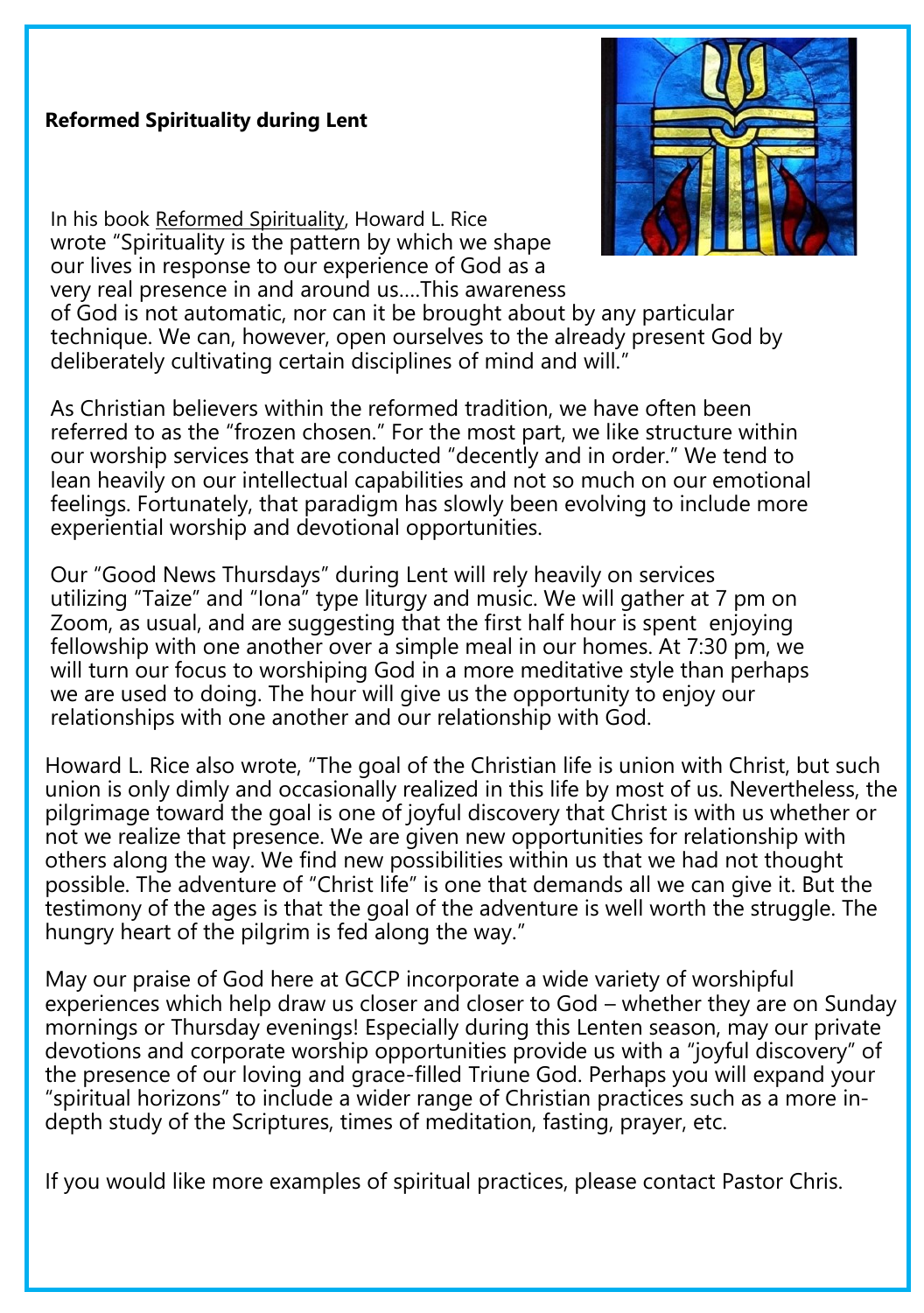## FIVE PRACTICES OF FRUITFUL CONGREGATIONS

by Robert Schnase

- 1. Radical Hospitality
- 2. Passionate Worship
- 3. Intentional Faith Development
- 4. Risk-Taking Mission & Service
- 5. Extravagant Generosity
- 1. Radical Hospitality goes beyond friendliness.
- Radical Hospitality requires within us an active desire to invite, welcome, receive and care for those who are strangers so they can find a spiritual home and discover the unending richness of life in Christ.
- Radical Hospitality requires a genuine love for those not yet a part of the faith community.
- Radical Hospitality requires a willingness for us to change our behaviors in order to accommodate the needs of others and to receive with thanksgiving the talents of newcomers.
- 2. Passionate Worship goes beyond going through the motions
- Passionate Worship calls us to be honest before God and one another and open to God's presence and will for our lives.
- Passionate Worship calls us to so desire worship that we will reorder our lives in order to incorporate worship into our life as a priority.
- Passionate Worship calls us to patterns of listening to God, allowing God to shape our hearts and minds through prayer, personal devotions and community worship.
- 3. Intentional Faith Development goes beyond daily devotions
- Intentional Faith Development encourages us to find ways for the church to help form faith at every age and in a variety of ways
- Intentional Faith Development encourages us to do the "soul work" that connects us to others, immerses us in God's Word and positions us to grow in grace and mature in Christ.
- 4. Risk-taking Mission & Service goes beyond donating canned goods to SOUL
- Risk-taking Mission & Service stretches us so that we move beyond our comfort zone.
- Risk-taking Mission & Service stretches us to do something for others that we would never consider doing if it were not for our relationship with Jesus Christ and our desire to serve Him.
- 5. Extravagant Generosity goes beyond offering money when you remember
- Extravagant Generosity emphasizes the need for us Christians to give for more reasons than just the church's need for funds.
- Extravagant Generosity emphasizes the importance of the mission and purpose of the church – rather than budgets or shortages or expenses.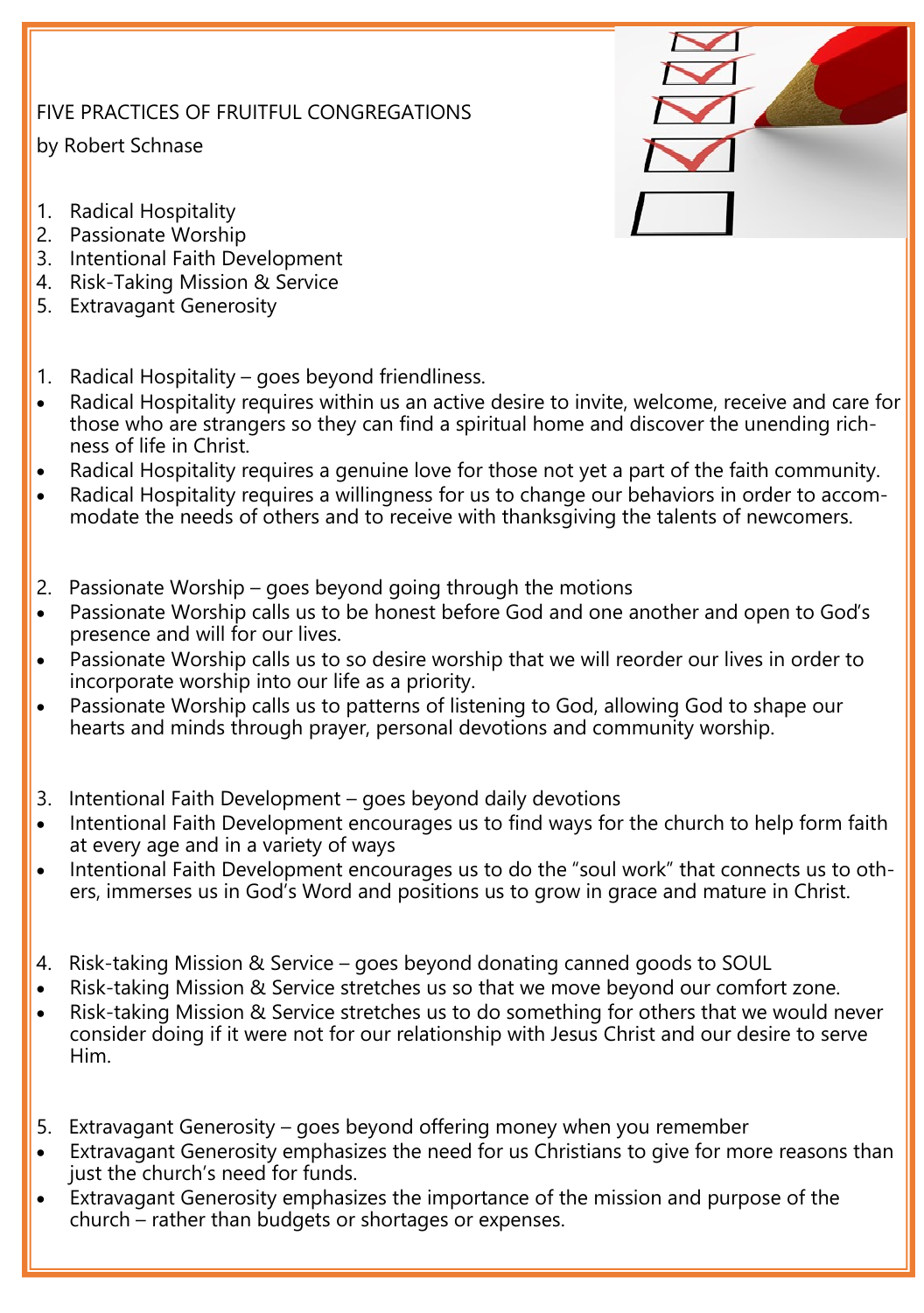# GCCP Session members

#### Ministry Chairpersons - Ruling Elders currently on Session

**Administration** - Lee Sanders, Bobbe Kugele **Congregational Care** - MaryAnne Kizuka, Valerie Dauwe **Facilities & Finance** - Cliff Kizuka, Phil Haisley **Teaching & Worship** – Mary Newcomer, Bob Sanders **Witness & Service** - Donna Hadley, Billy (Godfrey) Ngong **Clerk of Session** – Betty Hamilton

## **Mr. Roger's Day March 20, 2021**

Rev. Fred Rogers was an ordained Minister of Word and sacrament for the PC(USA) and is a notable public figure whose work around peace and reconciliation are worth remembering. Mr. Rog-



ers was also a pioneer in the world of Christian education and formation of young children. March 20th was his birthday and the day that the PC(USA) has chosen to highlight some of his teachings. Here are some of his quotes to ponder!

"All of us, at some time or other, need help. Whether we're giving or receiving help, each one of us has something valuable to bring to this world. That's one of the things that connects us as neighbors – in our own way, each one of us is a giver and a receiver." *(Pastor Chris' note: If you or anyone you know needs help – please let me or someone on session know!)*

"As human beings, our job in life is to help people realize how rare and valuable each one of us really is, that each of us has something that no one else has or ever will have, something inside that is unique to all time. It's our job to encourage each other to discover that uniqueness and to provide ways of developing its expression. *(Pastor Chris' note: Remember this when the Nominating Committee calls on you!)*

"Forgiveness is a strange thing. It can sometimes be easier to forgive our enemies than our friends. It can be hardest of all to forgive people we love. Like all of life's important coping skills, the ability to forgive and the capacity to let go of resentments most likely take root very early in our lives." *(Pastor Chris' note: As much as is humanly possible, forgive others as God forgives us!)*

"When we love a person, we accept him or her exactly as is: the lovely with the unlovely, the strong with the fearful, the true mixed in with the façade, and of course, the only way we can do it is by accepting ourselves that way." *(Pastor Chris's note: As much as is humanly possible, love as God loves!)*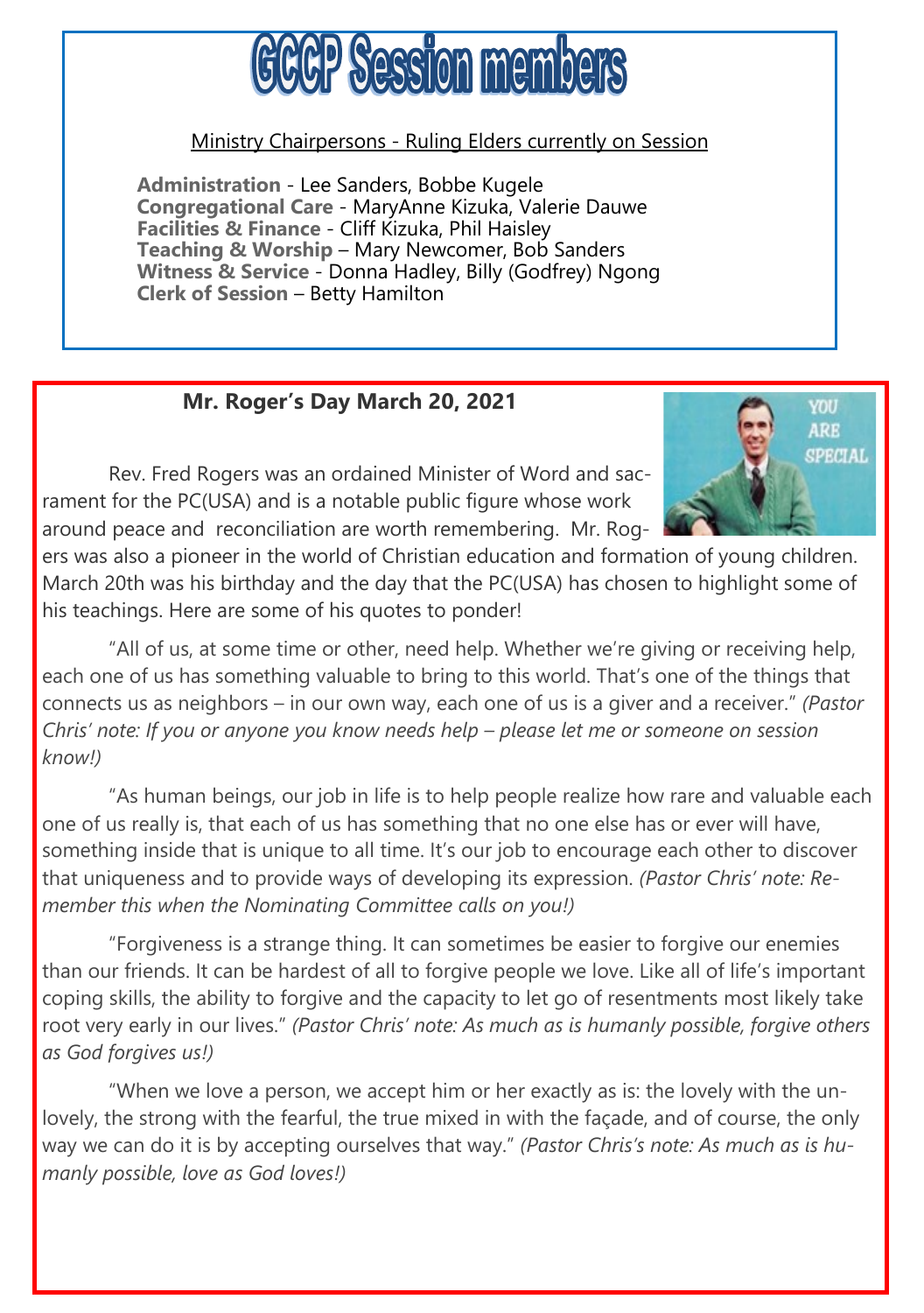

**From the Church Ministries**

**Clerk of Session**– see session notes

**Ministry of Administration**– Status quo.

**Ministry of Congregational Care**– Well 2021 you are starting off in the new normal. The focus being on getting the Covid 19 vaccine shot. I am getting calls and emails that just melt my heart. I know that my church family will be safe. As the age limit goes down please don't forget to let me know when you got your shots.

**Ministry of Facilities & Finance**- The shelf for the newer WiFi router that was installed outside Brad's office was enlarged to accommodate the larger router. A dual band WiFi extender was installed in the CFE area to increase the range of the WiFi connection.

**Ministry of Teaching & Worship–** *Teaching:* GNT started February with a book discussion on "Just Us" by Claudia Rankine led by Lee Sanders. Thank you to Lee for introducing everyone to this book and leading us in discussion. There was not be GNT on 2/18/21 as we were together for the Ash Wednesday service on 2/17/21. GNT started again on Thursday, 2/25/21 with a Taize service. We will begin at the normal time 7:00 pm with fellowship and a lite supper. The service will begin at 7:30 pm.

**Worship:** As we move from Epiphany with the Wise Men, the Baptism of our Lord, and Transfiguration of our Lord into Lent with Jesus fasting in the Wilderness and his ministry leading him toward Holy Week, we combined the themes of repentance and forgiveness with the racial justice theme of Black History Month (February). The latter was accomplished primarily with African American Spirituals (many arranged by Howard Helvey) and songs of the Underground Railroad and the Civil Rights Movement. On Thursday 2/25, we collaborated with Christian Education on Good News Thursdays for supper and fellowship followed by a brief service of Lenten reflections and music - all done via Zoom of course. But, we are looking forward to at least occasional in-person services outdoors after Easter.

**Ministry of Witness & Service**– Thank you, thank you, Chris Visnich for the wonderful article you wrote for the February issue of the *Greenhills Journal*! I truly enjoyed reading it. There is nothing much to add except that Godfrey and I encourage you to continue "feeding" the S.O.U.L basket whenever you can. The basket is still in the church office which is open every weekday morning until noon. Of course, we are always looking for additional ideas for mission.

**Music Director**– February has proven to be a very busy month for CFE. All seniors audition videos are due for scholarship consideration. In addition, they are preparing for the Ohio Music Educators Solo and Ensemble adjudicated festival. (video submissions only). These videos will be due on March 20th. On February 10th, the CFE board met and decided to hold our annual summer institute in our facilities at GCCP. The date has been set for July 23rd - 31st. We have decided to create 3 different scenarios: in-person, hybrid, and completely virtual. We decided on this approach so we can "flip a switch" and function given whatever the "Covid" environment looks like, at the time. We discussed and will continue to discuss safety protocol. We are researching daily take home testing, which is suppose to be released in a month, for those not vaccinated by then. Much more planning ahead.... We also be welcomed another piano to our facility on Feb. 17th. (An 1895 Weber Concert Vertical, at the time, built exactly like a Steinway, absolutely beautiful instrument) This piano was donated by a couple in Indian Hill. Given the summer institute, it came at a good time. Over the past few weeks, Paul and MaryAnne Odegard have been sanding and painting all of the door frames in the CFE wing. I bought the materials right before my father went into hospice, so the project went on hold. I am usually helping them, but due to recording schedules, I have been unable to do so. They are doing a wonderful job, as usual, and we are VERY grateful. As soon as I get through recording, I will start putting carpet squares down in the "entry-way cubby holes" to the Chocolate room, the current CDV room, and the front CFE room. Following this, we are planning to clean up and organize the old bell room, clean and organize the choral library, and paint the stairwell corridor to the coded door entryway. We want to make sure to really "fit and finish" the facility to hopefully welcome the community to some outdoor concerts. More to come!

Please continue to keep CFE/our kids in your prayers, as we navigate to the other side of Covid. Thanks for all you do!! Blessings.

*Presbytery of Cincinnati–* Recap of the February 13, 2021 meeting was sent out by the church secretary on February 19, 2021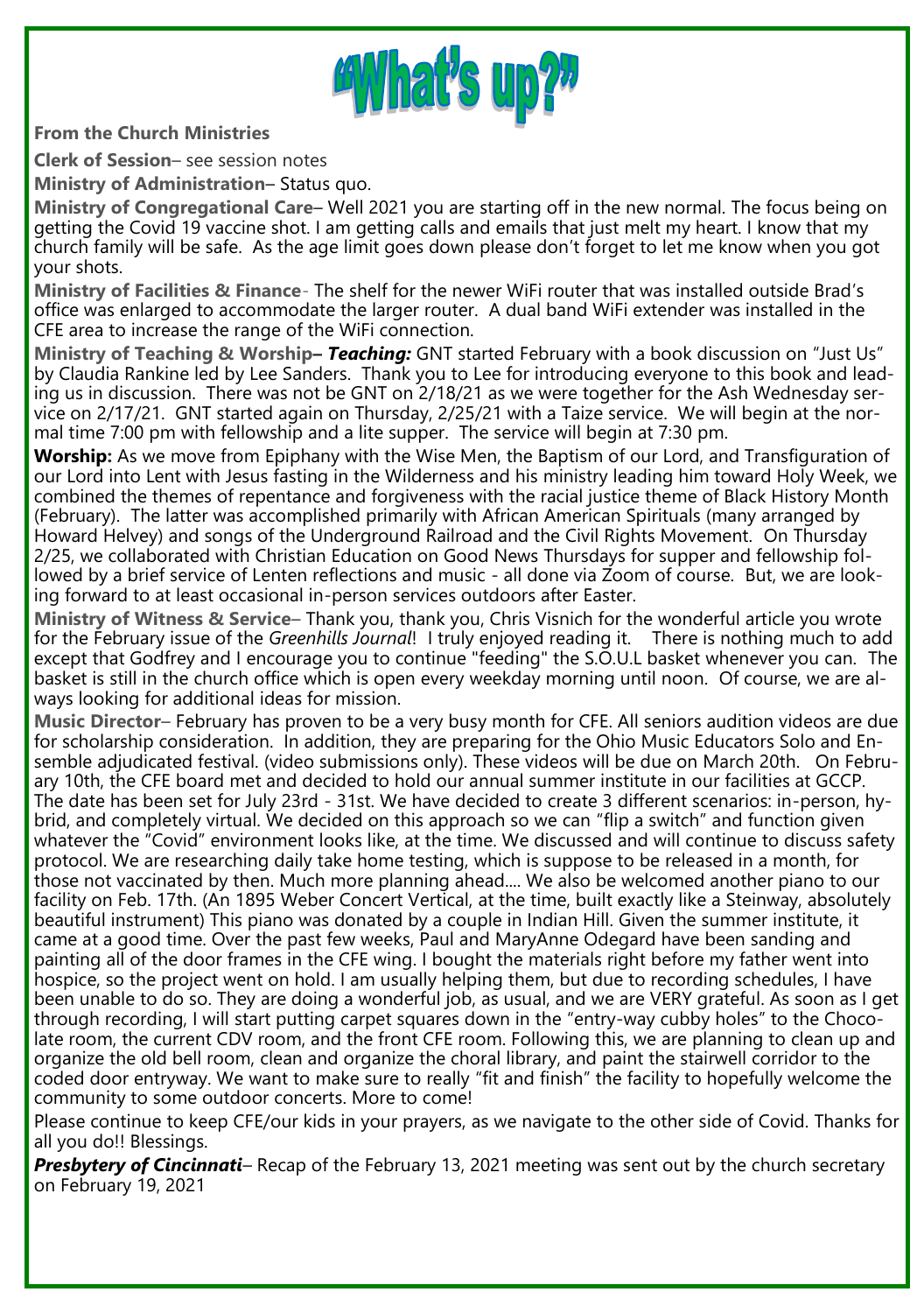# Session Highlights February 2021

By Betty Hamilton, Clerk

*[Note: This report focuses on the activities of the Session as a whole and the Committees and Partnerships that report directly to Session rather than the five Ministries, which are mention elsewhere]*

1. **The Stated Meeting** held on February 16 was again held by Zoom. Did you know that your elected Elders take their responsibility so seriously that attendance is al most always 100%? Especially during the winter months, having virtual meetings instead of in-person has probably made it easier for all to attend an evening meeting.

2. **Membership** – There will be a group of 3 or 4 Session members working to develop new guidelines for our membership categories, based on the wording of the revised edition of the Book of Order.

3. **Mission Study, Next Steps** – The Session voted to instruct the Nominating Committee to begin working on a slate for election of the PNC (Pulpit Nominating Committee.) This important group is to be elected by the Congregation. Our nominating committee is also to develop a slate of up to two people willing to serve as deacons. Under the new form of government PC(USA) and the GCCP By-Laws, individual deacons may be elected even though there is now no Board of Deacons.

4. **Centro de Vida –** As we look forward to re-opening the building, planning is taking place for the two congregations to work together on renovation of the Nursery. In addition to cleaning and painting, some of the furnishings and toys will be repaired or replaced.

5. **CFE (Cincinnati Fusion Ensemble) –** During the pandemic, members of CFE have been doing most of their teaching virtually or with a hybrid model. Though we seldom see them in the building, they continue to work with our Choral Scholars and other high school students from several schools in Greater Cincinnati. It has been a very busy time as the seniors and their coaches/accompanists have been preparing audition recordings to be sent with their college applications.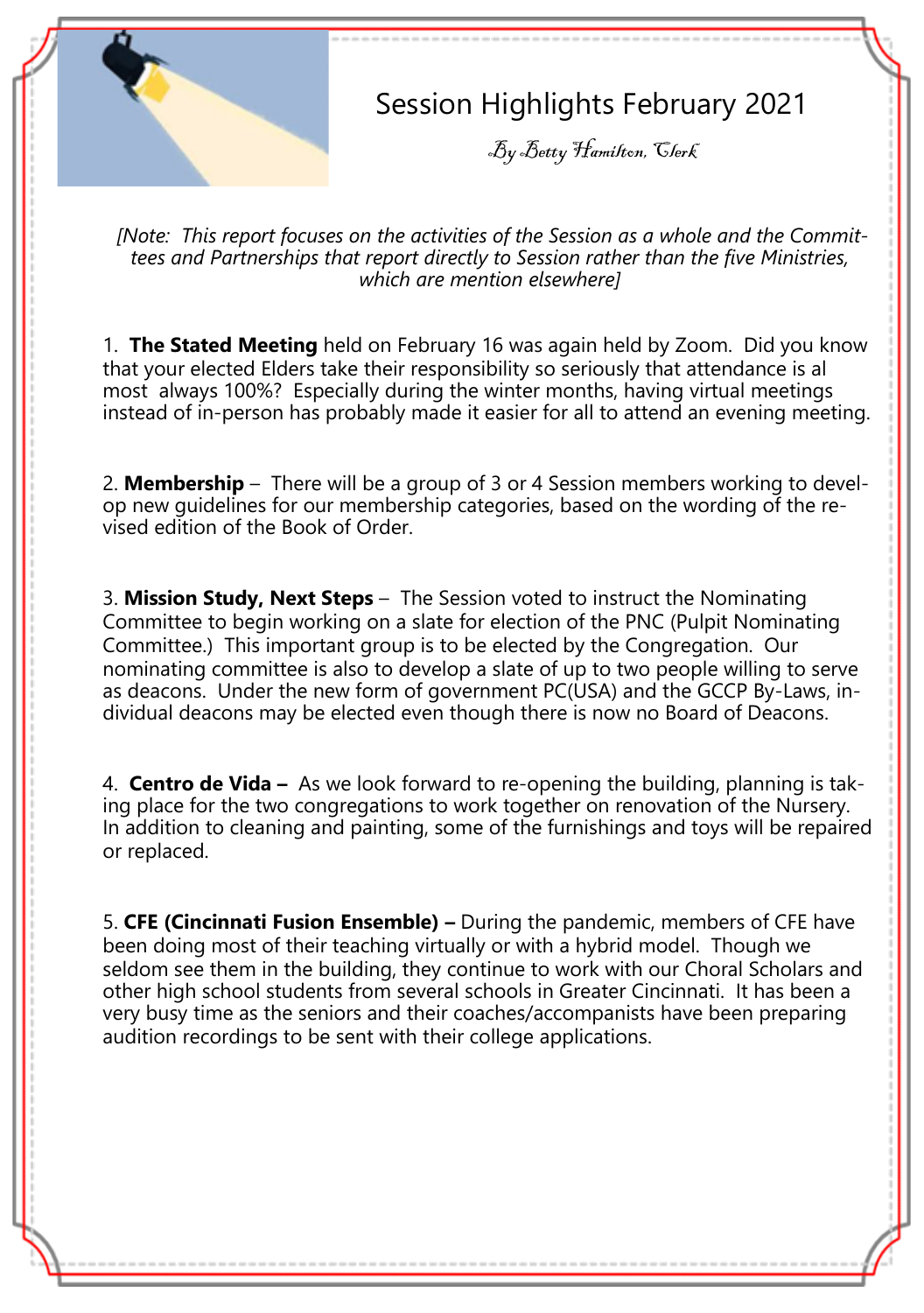# **Stewardship of Pledges & Offerings as of January 31, 2021**

| Percent of the Year Elapsed             | 8%       |  |
|-----------------------------------------|----------|--|
| <b>Budget Needed</b>                    | \$10,576 |  |
| Direct Income to Date*                  | \$3,005  |  |
| Percent of Anticipated Income Received  | 2%       |  |
| Percent of Anticipated Expenses to Date | 6%       |  |

Based on Budget adopted from 2021

# **Daylight Savings Time begins Sunday, March 14, 2021! Turn your clocks AHEAD one hour before going to bed on Saturday, March 13!**

Imagine there is a bank which credits your account each morning with \$86,400, carries over no balance from day to day, allows you to keep no cash balance, and every evening cancels whatever part of the amount you had failed to use during the day.

What would you do? Draw out every cent, of course! Well, everyone has such a bank. It's name is **time**. Every morning, God credits you with 86,400 seconds. Every night God writes off, as lost, whatever of this you have failed to invest to good purpose. It carries over no balance. It allows no overdraft. Each day God opens a new account for you. Each night God burns the records of the day. If you fail to use the day's deposits, the loss is yours. There is no going back. There is no drawing against the tomorrow. You must live in the present on today's deposits. Invest it so as to get from it the utmost in health, happiness and faithfulness! The clock is running. Make the most of today.

To realize the value of **ONE YEAR**, ask a student who failed a grade. To realize the value of **ONE MONTH**, ask a mother who gave birth to a premature baby. To realize the value of **ONE WEEK**, ask the editor of a weekly newspaper. To realize the value of **ONE HOUR**, ask the lovers who are waiting to meet. To realize the value of **ONE MINUTE**, ask a person who missed the train. To realize the value of **ONE SECOND**, ask a person who just avoided an accident. To realize the value of **ONE MILLISECOND**, ask the person who won a silver medal in the Olympics.

Remember, time waits for no one. Yesterday is history. Tomorrow is a mystery. **Today is a gift. That's why it's called the present.**

*The origin of this text is unknown.*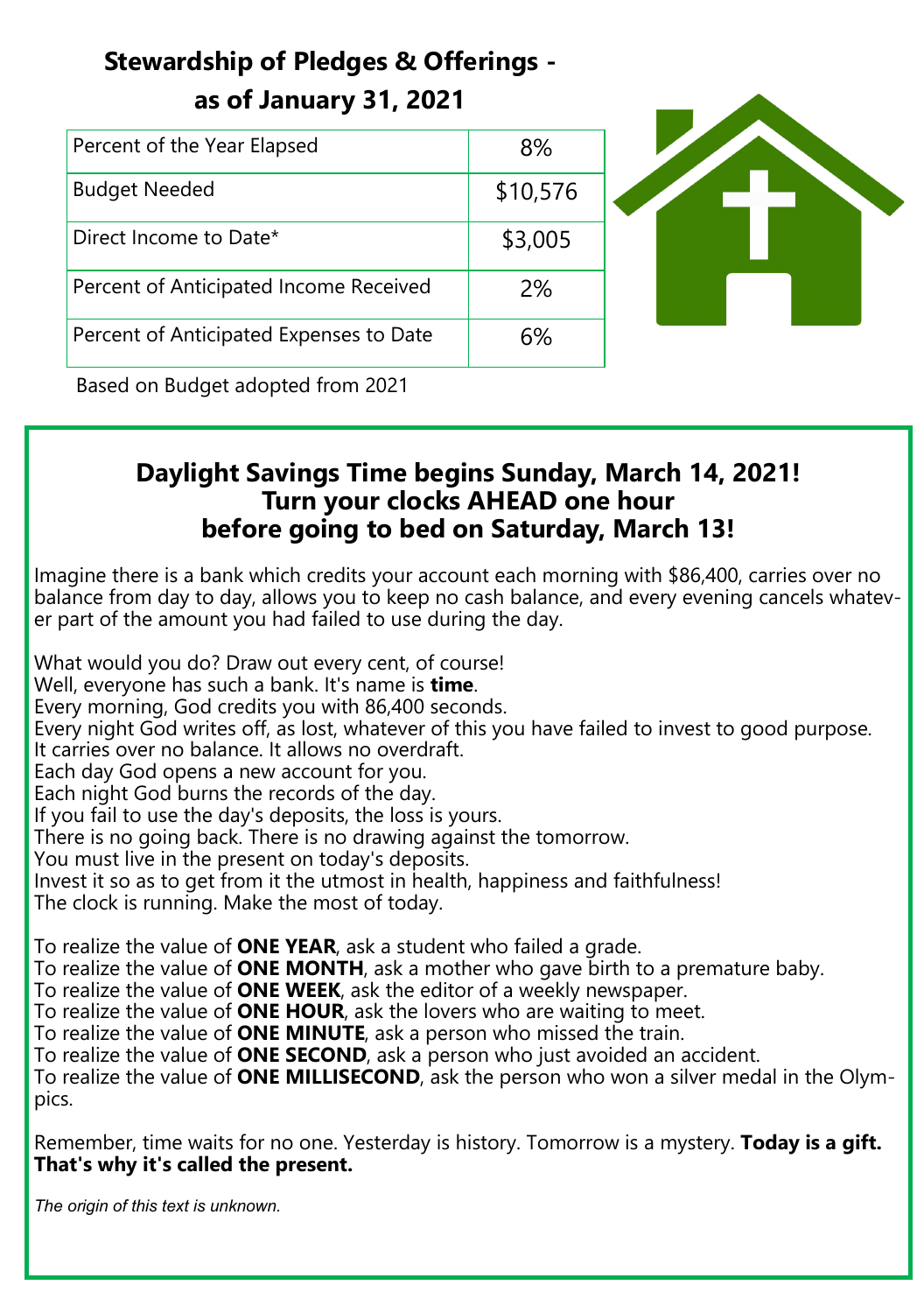

Looking ahead! Here are lectionary passages for March. Perhaps they are helpful for your devotions.

## **March 7 3rd Sunday in Lent** Ex. 20: 1-17

Ps. 19, 1 Cor. 1: 18-25 John 2: 13-22

## **March14 (Day light savings time begins) 4th Sunday in Lent**

Nun. 21: 4-9 Ps. 107: 1-3, 17-22 Eph. 2: 1-10 John 3: 14-21

# **March 21**

**5th Sunday in Lent** Jer. 31: 31-34, Ps. 51: 1-12 Ps. 119: 9-16 Heb. 5: 5-10 John 12: 20-33

#### **March 28 Liturgy of the Palms:**

Mark 11: 1-11 or John 12: 12-16 Ps. 118: 1-2, 19-29 **Liturgy of the Passions:** Isa. 50: 4-9a, PS. 31: 9-16, Phil. 2: 5-11 Mark 14: 1-15; 47 or Mark 15: 1-39 (40-47)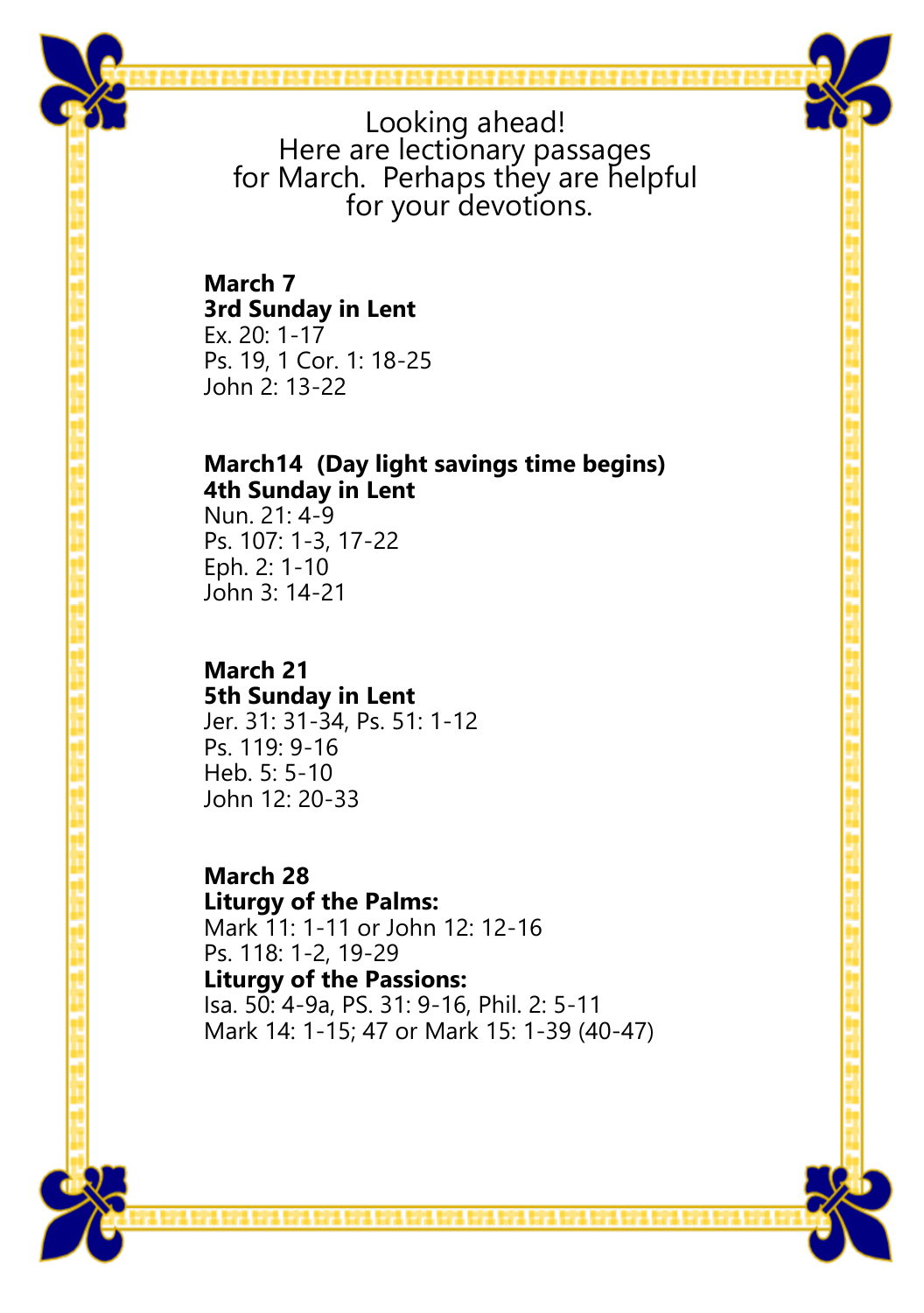# **"Prayers, Poems, and Prose"**

The world of my dreams by Gene Kennedy

I dream of a world where everyone is free But with that freedom comes responsibility We need to treat others with encompassing equality To hear their needs and respect their dignity And when they ask to provide help and charity

The world of my dreams is not a reality We do not treat people the way they should be As we stand right now I consider us too greedy We view our possessions as how we live comfortably Our jobs denote how we have competed successfully

The world we live in now is not where we ought to be People are suffering all very needlessly Money is the measure of who will rule powerfully We look to our leaders to guide us truthfully We need to get to that place where all is love, faith, hope and unity

| <b>Adam Sanders</b>     | 3  |                  |
|-------------------------|----|------------------|
| <b>Mary Ann Odegard</b> | 7  |                  |
| <b>Gus Ngong</b>        | 8  |                  |
| <b>Cliff Kizuka</b>     | 10 | <b>March</b>     |
| <b>Lily Kizuka</b>      | 14 | <b>Birthdays</b> |
| <b>John Dunbar</b>      | 14 |                  |
| <b>Steve Bailey</b>     | 23 |                  |
| <b>Betty Hamilton</b>   | 25 |                  |



#### **Memorial Committee**



There were no donations received in January and the transfer of funds mentioned in the annual report have been handled.

We did not meet Via zoom in February as there was no business to conduct.

Bobbie Kugele

# COVID-19 Vaccinations and "Herd immunity"

"Herd Immunity" means that enough people in a community are protected from getting a disease because they've already had the disease or they've been vaccinated. Herd immunity makes it difficult for the disease to spread from person to person. It also protects those who cannot be vaccinated, such as newborn babies. This guideline means that the greater Cincinnati area needs to vaccinate



at least 70% to 90% of the population for local "herd immunity" to be effective. When that is achieved, we'll also need to ensure that the same percentage of GCCP folks are vaccinated before we can consider worshiping in person again. If you have been vaccinated, please let MaryAnne Kizuka know so we can determine what percentage our congregation has been vaccinated.